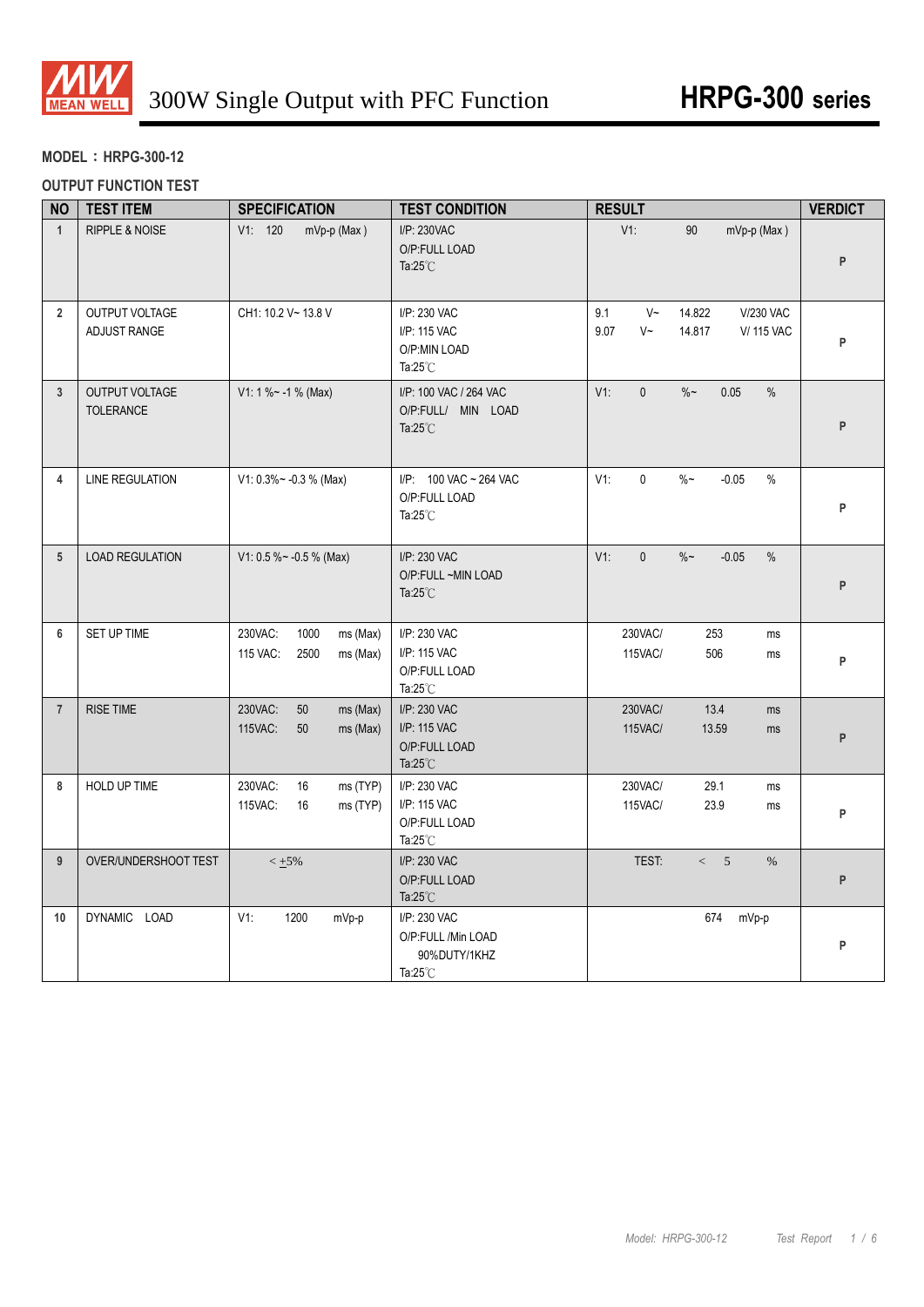

### **INPUT FUNCTION TEST**

| <b>NO</b>      | <b>TEST ITEM</b>             | <b>SPECIFICATION</b>                                                 | <b>TEST CONDITION</b>                                                                                                                                                                            | <b>RESULT</b>                                                       | <b>VERDICT</b> |
|----------------|------------------------------|----------------------------------------------------------------------|--------------------------------------------------------------------------------------------------------------------------------------------------------------------------------------------------|---------------------------------------------------------------------|----------------|
| $\mathbf{1}$   | <b>INPUT VOLTAGE RANGE</b>   | 85VAC~264 VAC                                                        | I/P:TESTING<br>O/P:FULL LOAD<br>Ta: $25^{\circ}$ C<br>$I/P$ :<br>LOW-LINE-3V= $97$ V<br>HIGH-LINE+15%=300 V<br>O/P:FULL/MIN LOAD<br>ON: 30 Sec. OFF: 30 Sec 10MIN<br>(AC POWER ON/OFF NO DAMAGE) | 67.1 V~264V<br>TEST: OK                                             | P              |
| $\overline{2}$ | <b>INPUT FREQUENCY RANGE</b> | 47HZ ~63 HZ<br>NO DAMAGE OSC                                         | I/P: 100 VAC ~ 264 VAC<br>O/P:FULL~MIN LOAD<br>Ta: $25^{\circ}$ C                                                                                                                                | TEST: OK                                                            | P              |
| 3              | POWER FACTOR                 | 0.95 / 230 VAC(TYP)<br>/ 115 VAC(TYP)<br>0.99                        | I/P: 230 VAC<br>I/P: 115 VAC<br>O/P:FULL LOAD<br>Ta: $25^{\circ}$ C                                                                                                                              | $PF =$<br>0.983<br>/ 230 VAC<br>$PF =$<br>$\mathbf{1}$<br>/ 115 VAC | P              |
| 4              | <b>EFFICIENCY</b>            | 88% (TYP)                                                            | I/P: 230 VAC<br>O/P:FULL LOAD<br>Ta: $25^{\circ}$ C                                                                                                                                              | 88.9%                                                               | P              |
| 5              | <b>INPUT CURRENT</b>         | 230V/<br>2.5<br>A (TYP)<br>$115$ V/<br>4.5<br>A (TYP)                | I/P: 230 VAC<br>I/P: 115 VAC<br>O/P:FULL LOAD<br>Ta: $25^{\circ}$ C                                                                                                                              | 1.621<br>A/230 VAC<br>$=$<br>3.26<br>A/ 115 VAC<br>$=$              | P              |
| 6              | <b>INRUSH CURRENT</b>        | 230V/<br>70<br>A (TYP)<br>A(TYP)<br>115V/<br>35<br><b>COLD START</b> | I/P: 230 VAC<br>I/P: 115 VAC<br>O/P:FULL LOAD<br>Ta: $25^{\circ}$ C                                                                                                                              | A/230 VAC<br>$\vert =$<br>62<br>$\vert =$<br>31<br>A/ 115 VAC       | P              |
| $\overline{7}$ | <b>LEAKAGE CURRENT</b>       | 1.2 mA/240 VAC<br>$\overline{\phantom{a}}$                           | I/P: 264 VAC<br>O/P:Min LOAD<br>Ta: $25^{\circ}$ C                                                                                                                                               | $L-FG$ :<br>0.85<br>mA<br>0.8<br>N-FG:<br>mA                        | P              |

## **PROTECTION FUNCTION TEST**

| <b>NO</b>      | <b>TEST ITEM</b>            | <b>SPECIFICATION</b>                                                                                                                         | <b>TEST CONDITION</b>                                              | <b>RESULT</b>                                                                                                               | <b>VERDICT</b> |
|----------------|-----------------------------|----------------------------------------------------------------------------------------------------------------------------------------------|--------------------------------------------------------------------|-----------------------------------------------------------------------------------------------------------------------------|----------------|
| 1              | <b>OVER LOAD PROTECTION</b> | $105\%$ ~ 135 %                                                                                                                              | I/P: 230 VAC<br>I/P: 115 VAC<br>O/P:TESTING<br>Ta: $25^{\circ}$ C  | 126 %/230 VAC<br>126 %/ 115 VAC<br>Constant current limiting, recovers<br>automatically after fault condition is<br>removed |                |
| $\overline{2}$ | OVER VOLTAGE PROTECTION     | CH1: 14.4V~ 16.8 V                                                                                                                           | I/P: 230 VAC<br>I/P: 115 VAC<br>O/P:MIN LOAD<br>Ta: $25^{\circ}$ C | 15.9 V/ 230 VAC<br>15.9 V/ 115 VAC<br>Shut down Re- power ON                                                                | D              |
| 3              | OVER TEMPERATURE PROTECTION | SPEC:<br>TSW1: 90 $\pm$ 5°C detect on<br>heatsink of power transistor<br>TSW2: $95 + 5^{\circ}$ C detect on O/P<br><b>CHOCK</b><br>NO DAMAGE | I/P: 230 VAC<br>O/P:FULL LOAD                                      | O.T.P. Active<br>Shut down o/p voltage, recovers<br>automatically after temperature<br>goes down                            | P              |
| 4              | SHORT PROTECTION            | SHORT EVERY OUTPUT<br>1 HOUR NO DAMAGE                                                                                                       | I/P: 264 VAC<br>O/P:FULL LOAD<br>Ta:25 $°C$                        | <b>NO DAMAGE</b><br>Constant current limiting, recovers<br>automatically after fault condition is<br>removed                | Þ              |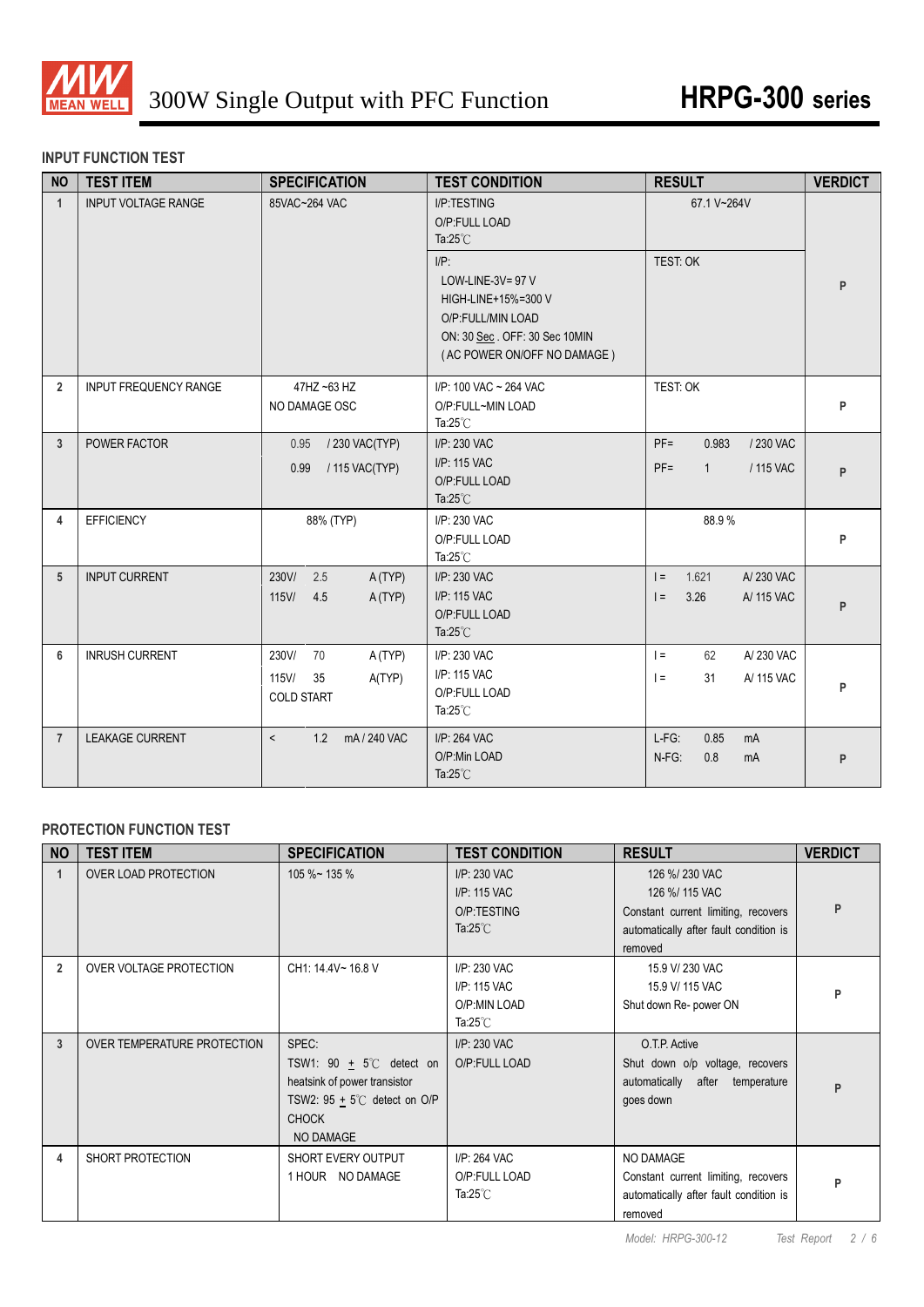

# **CONTROL FUNCTION TEST**

| <b>NO</b>               | <b>TEST ITEM</b>          | <b>SPECIFICATION</b>                                                                 | <b>TEST CONDITION</b>                                             | <b>RESULT</b>                                                  | <b>VERDICT</b> |
|-------------------------|---------------------------|--------------------------------------------------------------------------------------|-------------------------------------------------------------------|----------------------------------------------------------------|----------------|
|                         | DC OK SIGNAL              | PSU turn on : $3.3 \sim 5.6V$ ;<br>PSU turn off : $0 \sim 1$ V                       | I/P: 230 VAC<br>O/P:FULL LOAD<br>Ta: $25^{\circ}$ C               | PSU turn on: 5.133<br>V<br>PSU turn off: 0.026<br>- V          | P              |
| $\overline{2}$          | <b>REMOTE CONTROL</b>     | $Rc+ / Rc-$<br>$4 \sim 10V$ or open = power on<br>$0 \sim 0.8V$ or short = power off | I/P: 230 VAC<br>O/P:FULL LOAD<br>Ta: $25^{\circ}$ C               | $3.33V - 10V$<br>POWER ON<br>$0V \sim 3.16 V$ POWER OFF        | P              |
| 3                       | <b>REMOTE SENSE</b>       | >0.5V                                                                                | I/P: 230 VAC<br>O/P:FULL LOAD<br>Ta: $25^{\circ}$ C               | >0.19                                                          | P              |
| $\overline{\mathbf{4}}$ | <b>AUX POWER</b>          | 4.75V~5.25V / 0.3A<br>Ripple:50mV                                                    | I/P: 230 VAC<br>O/P:FULL LOAD<br>Ta: $25^{\circ}$ C               | 4.884V/0.3A<br>Ripple: 7<br>mV                                 | P              |
| 5                       | No load power consumption | < 0.5W                                                                               | I/P: 240 VAC<br>O/P:NO LOAD<br>RC+&RC-SHORT<br>Ta: $25^{\circ}$ C | 0.24W                                                          | P              |
| $6 \overline{6}$        | FAN ON/OFF control test   | LOAD $35+15%$ OR RTH2 >=<br>50°C FAN ON                                              | I/P: 230 VAC<br>O/P:TESTING<br>Ta: $25^{\circ}$ C                 | %LOAD FAN ON<br>35<br>$\geq$<br>%LOAD FAN OFF<br>34<br>$\prec$ | P              |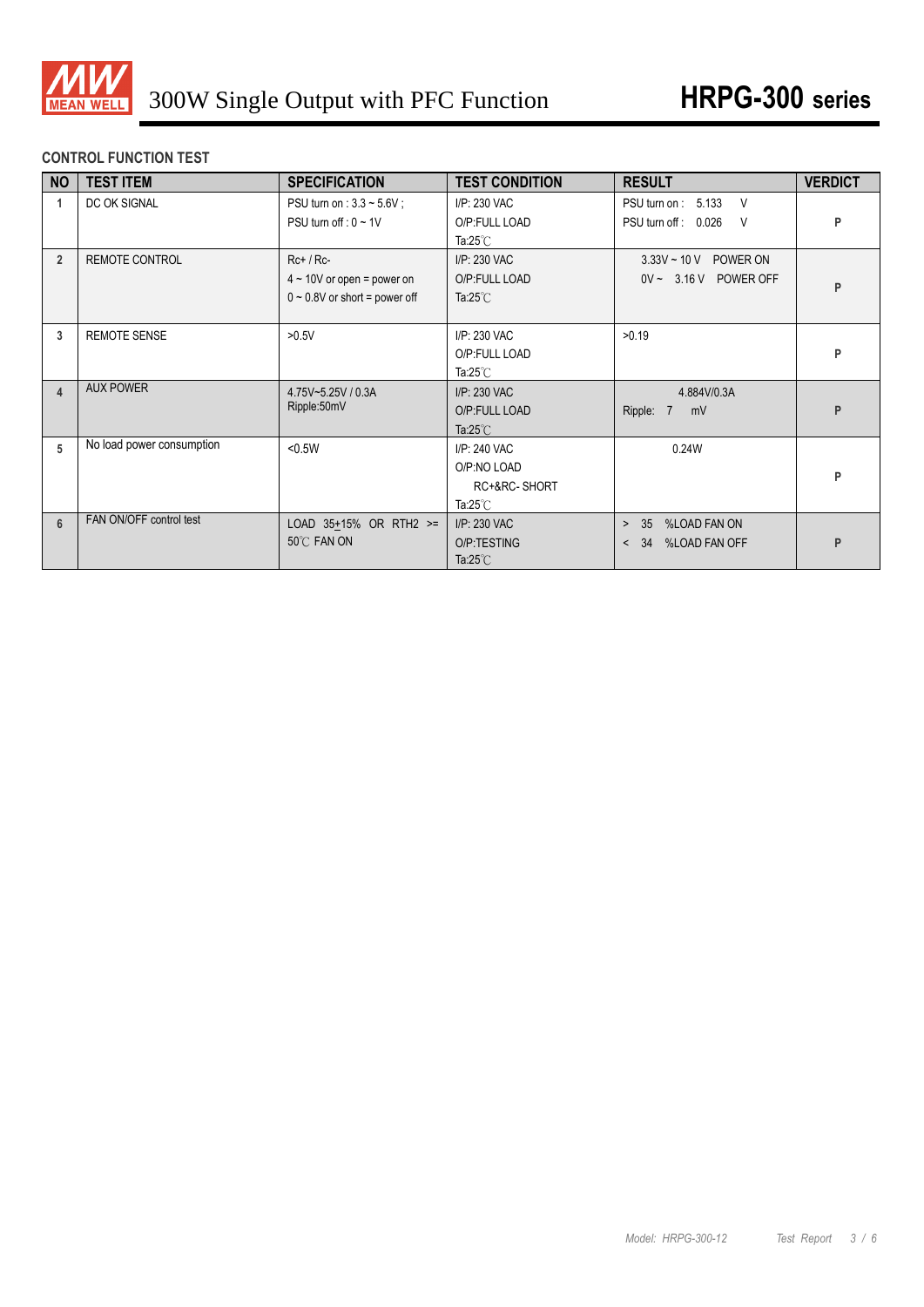

#### **ENVIRONMENT TEST**

| <b>NO</b>      | <b>TEST ITEM</b>                               | <b>SPECIFICATION</b>     |                                           | <b>TEST CONDITION</b>                | <b>RESULT</b>                 |          |                                      | <b>VERDICT</b> |
|----------------|------------------------------------------------|--------------------------|-------------------------------------------|--------------------------------------|-------------------------------|----------|--------------------------------------|----------------|
| $\mathbf{1}$   | TEMPERATURE RISE TEST                          | MODEL: HRPG-300-5        |                                           |                                      |                               |          |                                      |                |
|                |                                                |                          | 1. ROOM AMBIENT BURN-IN: 1 HRS            |                                      |                               |          |                                      |                |
|                |                                                |                          | I/P: 230VAC O/P: FULL LOAD Ta= 31.8       | °C                                   |                               |          |                                      |                |
|                |                                                |                          | 2. HIGH AMBIENT BURN-IN: 5.5 HRS          |                                      |                               |          |                                      |                |
|                |                                                |                          | I/P: 230VAC O/P: FULL LOAD Ta= 52.9       | °C                                   |                               |          |                                      |                |
|                |                                                |                          |                                           |                                      |                               |          |                                      |                |
|                |                                                | <b>NO</b>                | Position                                  | P/N                                  | ROOM AMBIENT<br>Ta= $31.8$ °C |          | <b>HIGH AMBIENT</b><br>Ta= $52.9$ °C |                |
|                |                                                | $\mathbf{1}$             | U1                                        | <b>FAN4801NY</b>                     | 56.2°C                        |          | $81.6^{\circ}$ C                     |                |
|                |                                                | $\overline{2}$           | C <sub>5</sub>                            | 100u/400V 105℃ KMG                   | $42.4^{\circ}$ C              |          | $65.9^{\circ}$ C                     |                |
|                |                                                | $\mathsf{3}$             | Q <sub>1</sub>                            | IRFP460A 20A/500V                    | 44.7°C                        |          | 67.2°C                               |                |
|                |                                                | $\overline{4}$           | D <sub>1</sub>                            | BYC8-600 8A/600V                     | 42.0°C                        |          | $63.5^{\circ}$ C                     |                |
|                |                                                | 5                        | L3                                        | <b>TR838</b>                         | 41.4°C                        |          | 63.9°C                               | P              |
|                |                                                | 6                        | BD <sub>1</sub>                           | 10A/800V US10KB80R                   | 43.3°C                        |          | 65.9°C                               |                |
|                |                                                | $\overline{7}$           | Q101                                      | STP85N3LH5 80A/30V                   | 75.2°C                        |          | 103.0°C                              |                |
|                |                                                | 8                        | T1 COIL                                   | TF1867                               | 83.1°C                        |          | 112.0°C                              |                |
|                |                                                | 9                        | L <sub>100</sub>                          | <b>TR840</b>                         | 56.7°C                        |          | 83.6°C                               |                |
|                |                                                | 10                       | C <sub>106</sub>                          | 4700u/10V 10Kh ZLH                   | $41.1^{\circ}$ C              |          | 66.1°C                               |                |
|                |                                                | 11                       | TSW1                                      | ST-22 90°C                           | 44.2°C                        |          | 66.5°C                               |                |
|                |                                                | 12                       | TSW <sub>2</sub>                          | ST-22 100℃                           | 70.0°C                        |          | $97.2^{\circ}$ C                     |                |
|                |                                                | 13                       | C <sub>152</sub>                          | 47u/25V UL10Kh 5*11 YXM              | 57.5°C                        |          | 84.1°C                               |                |
|                |                                                | 14                       | D <sub>22</sub>                           | SBYV26C 1A/600V                      | 68.2°C                        |          | $95.9^{\circ}$ C                     |                |
|                |                                                | 15                       | U900                                      | TNY275PN                             | 66.7°C                        |          | 94.7°C                               |                |
|                |                                                | 16                       | C911                                      | 22u/50V UL10Kh 5*11 YXM              | 68.5°C                        |          | $95.1^{\circ}$                       |                |
|                |                                                |                          |                                           |                                      |                               | TEST: OK |                                      |                |
| $\overline{2}$ | OVER LOAD BURN-IN TEST                         | NO DAMAGE                |                                           | I/P: 230 VAC<br>O/P: 120 % LOAD      |                               |          |                                      | P              |
|                |                                                | 1 HOUR (MIN)             |                                           | Ta: $25^{\circ}$ C                   |                               |          |                                      |                |
| $\mathbf{3}$   | <b>LOW TEMPERATURE</b>                         |                          | TURN ON AFTER 2 HOUR                      | I/P: 230 VAC                         |                               | TEST: OK |                                      |                |
|                | TURN ON TEST                                   |                          |                                           | O/P: 100 % LOAD                      |                               |          |                                      | P              |
|                |                                                |                          |                                           | Ta= $-40$ °C                         |                               |          |                                      |                |
|                |                                                |                          |                                           |                                      |                               | TEST: OK |                                      |                |
| $\overline{4}$ | <b>HIGH HUMIDITY</b>                           | AFTER 12 HOURS           |                                           | I/P: 272 VAC                         |                               |          |                                      |                |
|                | <b>HIGH TEMPERATURE</b><br><b>HIGH VOLTAGE</b> | IN CHAMBER ON<br>CONTROL | $^{\circ}C$                               | O/P:FULL LOAD<br>Ta= 50 $^{\circ}$ C |                               |          |                                      | P              |
|                | TURN ON TEST                                   | NO DAMAGE                |                                           | HUMIDITY= 95 %R.H                    |                               |          |                                      |                |
| 5              | TEMPERATURE                                    | $+0.03\%$ (0~50°C)       |                                           | I/P: 230 VAC                         |                               | TEST: OK |                                      |                |
|                | COEFFICIENT                                    |                          |                                           | O/P: 120<br>% LOAD                   |                               |          |                                      | P              |
|                |                                                |                          |                                           | Ta: $25^{\circ}$ C                   |                               |          |                                      |                |
| $6\phantom{1}$ | <b>VIBRATION TEST</b>                          | 1 Carton & 1 Set         |                                           |                                      |                               | TEST: OK |                                      |                |
|                |                                                |                          | (1) Waveform: Sine Wave                   |                                      |                               |          |                                      |                |
|                |                                                |                          | (2) Frequency: 10~500Hz                   |                                      |                               |          |                                      |                |
|                |                                                |                          | (3) Sweep Time:10min/sweep cycle          |                                      |                               |          |                                      | P              |
|                |                                                | (4) Acceleration:5G      |                                           |                                      |                               |          |                                      |                |
|                |                                                |                          | (5) Test Time:1 hour in each axis (X.Y.Z) |                                      |                               |          |                                      |                |
|                |                                                | (6) Ta: $25^{\circ}$ C   |                                           |                                      |                               |          |                                      |                |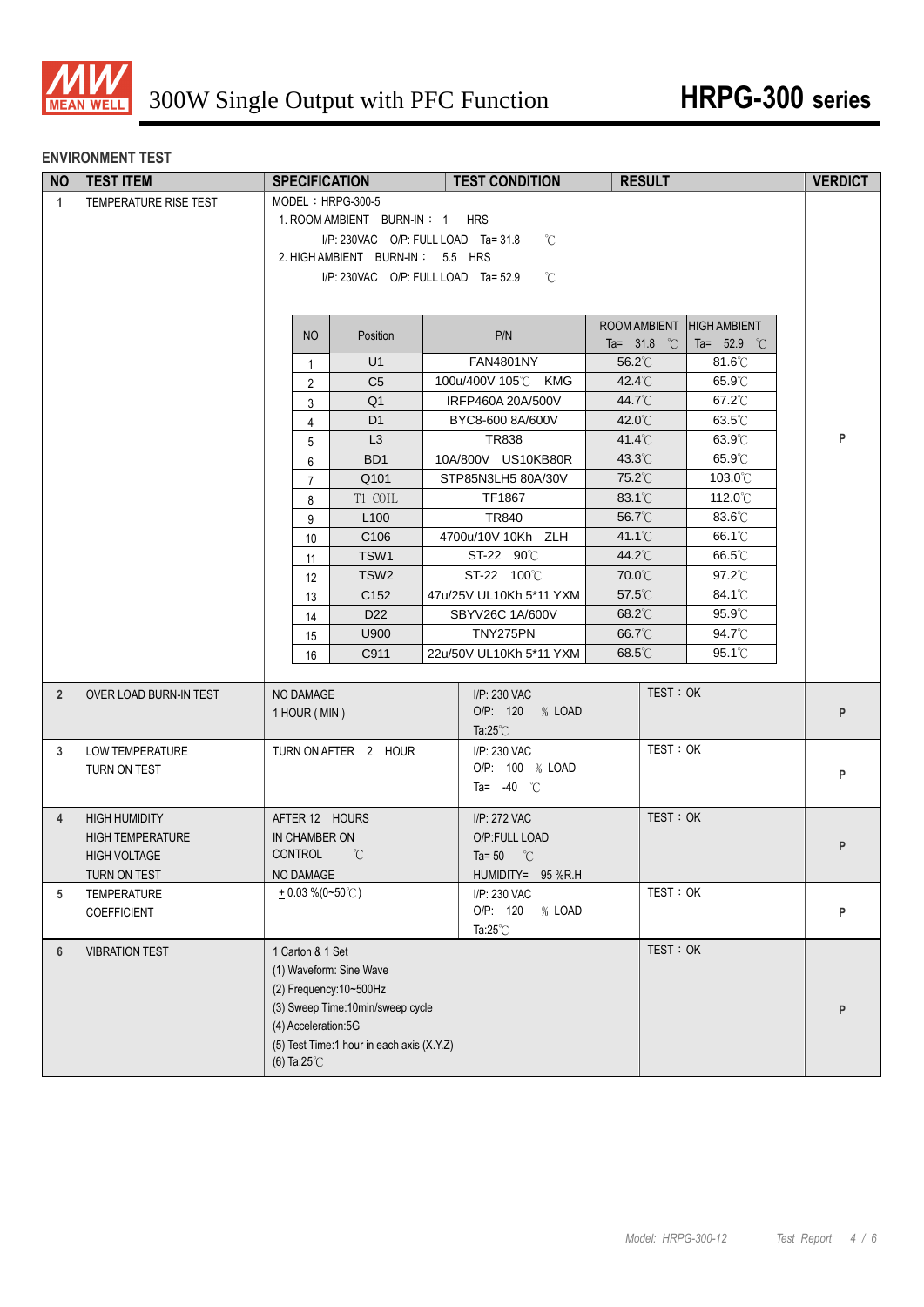

## **SAFETY TEST**

| <b>NO</b>      | <b>TEST ITEM</b>            | <b>SPECIFICATION</b>                                                                               | <b>TEST CONDITION</b>                                                                             | <b>RESULT</b>                                               |                                                 | <b>VERDICT</b> |
|----------------|-----------------------------|----------------------------------------------------------------------------------------------------|---------------------------------------------------------------------------------------------------|-------------------------------------------------------------|-------------------------------------------------|----------------|
|                | WITHSTAND VOLTAGE           | I/P-O/P: 3 KVAC/min<br>I/P-FG: 2 KVAC/min<br>O/P-FG: 0.5 KVAC/min                                  | I/P-O/P: 3.6 KVAC/min<br>I/P-FG: 2.4 KVAC/min<br>O/P-FG: 0.6 KVAC/min<br>Ta: $25^{\circ}$ C       | $I/P-O/P$ :<br>$I/P-FG$ :<br>$O/P-FG$ :<br><b>NO DAMAGE</b> | 7.18<br>mA<br>mA<br>5.57<br>4.46<br>mA          | P              |
| $\overline{2}$ | <b>ISOLATION RESISTANCE</b> | $I/P$ -O/P:500VDC>100M $\Omega$<br>$I/P-FG: 500VDC > 100M\Omega$<br>$O/P$ -FG:500VDC>100M $\Omega$ | $I/P$ -O/P:<br>500<br><b>VDC</b><br>$I/P-FG$ :<br>500<br>VDC<br>O/P-FG: 500 VDC<br>Ta:25℃ / 70%RH | $I/P-O/P$ :<br>$I/P-FG$ :<br>$O/P-FG$ :<br><b>NO DAMAGE</b> | GΩ<br>30 <sup>2</sup><br>30<br>GΩ<br>GΩ<br>1.55 | Þ              |
| 3              | <b>GROUNDING CONTINUITY</b> | FG(PE) TO CHASSIS<br>OR TRACE < 100<br>mΩ                                                          | $40$ A $/$ 2min<br>$Ta:25^{\circ}$ / 70%RH                                                        | 4                                                           | $m\Omega$                                       | P              |
| 4              | APPROVAL                    | TUV: Certificate NO : R 50156798<br>UL: File $NO$ : E183223                                        |                                                                                                   |                                                             |                                                 | P              |

## **E.M.C TEST**

| <b>NO</b>      | <b>TEST ITEM</b>                               | <b>SPECIFICATION</b>                                       | <b>TEST CONDITION</b>                                          | <b>RESULT</b>                        | <b>VERDICT</b> |
|----------------|------------------------------------------------|------------------------------------------------------------|----------------------------------------------------------------|--------------------------------------|----------------|
| 1              | <b>HARMONIC</b>                                | EN61000-3-2<br><b>CLASS A</b>                              | I/P: 230 VAC/50HZ<br>O/P:FULL LOAD<br>Ta: $25^{\circ}$ C       | <b>PASS</b>                          | P              |
| $\overline{2}$ | <b>CONDUCTION</b>                              | EN55022<br><b>CLASS B</b>                                  | I/P: 230 VAC (50HZ)<br>O/P:FULL/50% LOAD<br>Ta: $25^{\circ}$ C | <b>PASS</b><br>Test by certified Lab | P              |
| 3              | <b>RADIATION</b>                               | EN55022<br><b>CLASS B</b>                                  | I/P: 230 VAC (50HZ)<br>O/P:FULL LOAD<br>Ta: $25^{\circ}$ C     | <b>PASS</b><br>Test by certified Lab | P              |
| 4              | E.S.D                                          | EN61000-4-2<br><b>INDUSTRY</b><br>AIR:8KV / Contact:4KV    | I/P: 230 VAC/50HZ<br>O/P:FULL LOAD<br>Ta: $25^{\circ}$ C       | CRITERIA A                           | P              |
| 5              | E.F.T                                          | EN61000-4-4<br><b>INDUSTRY</b><br><b>INPUT: 2KV</b>        | I/P: 230 VAC/50HZ<br>O/P:FULL LOAD<br>Ta: $25^{\circ}$ C       | CRITERIA A                           | P              |
| $6\phantom{1}$ | <b>SURGE</b>                                   | IEC61000-4-5<br><b>INDUSTRY</b><br>$L-N:2KV$<br>L,N-PE:4KV | I/P: 230 VAC/50HZ<br>O/P:FULL LOAD<br>Ta: $25^{\circ}$ C       | CRITERIA A                           | P              |
| $\overline{7}$ | Test by certified Lab $\&$ Test Report Prepare |                                                            |                                                                |                                      |                |

## **M.T.B.F & LIFE CYCLE CALCULATION**

| <b>NO</b> | <b>TEST ITEM</b> | <b>SPECIFICATION</b>               | <b>TEST CONDITION</b>                                   | <b>RESULT</b> | <b>VERDICT</b> |
|-----------|------------------|------------------------------------|---------------------------------------------------------|---------------|----------------|
|           | <b>CAPACITOR</b> |                                    | HRPG-300-5 :SUPPOSE C106 IS THE MOST CRITICAL COMPONENT |               |                |
|           | LIFE CYCLE       | I/P: 230VAC                        | O/P:FULL LOAD Ta= $25$ °C LIFE TIME= 917137 HRS         |               |                |
|           |                  | $IP: 230$ VAC                      | O/P:FULL LOAD Ta= $50\degree$ C LIFE TIME= 157735 HRS   |               |                |
|           |                  | I/P: 230VAC                        | O/P:75% LOAD Ta= 50 $\degree$ C LIFE TIME= 265188 HRS   |               |                |
|           |                  | I/P: 230VAC                        | O/P:50% LOAD Ta= 50 $\degree$ C LIFE TIME= 404784HRS    |               |                |
|           | <b>MTBF</b>      | MIL-HDBK-217F NOTICES2 PARTS COUNT |                                                         |               |                |
|           |                  | TOTAL FAILURE RATE: 176K HRS       |                                                         |               | D              |